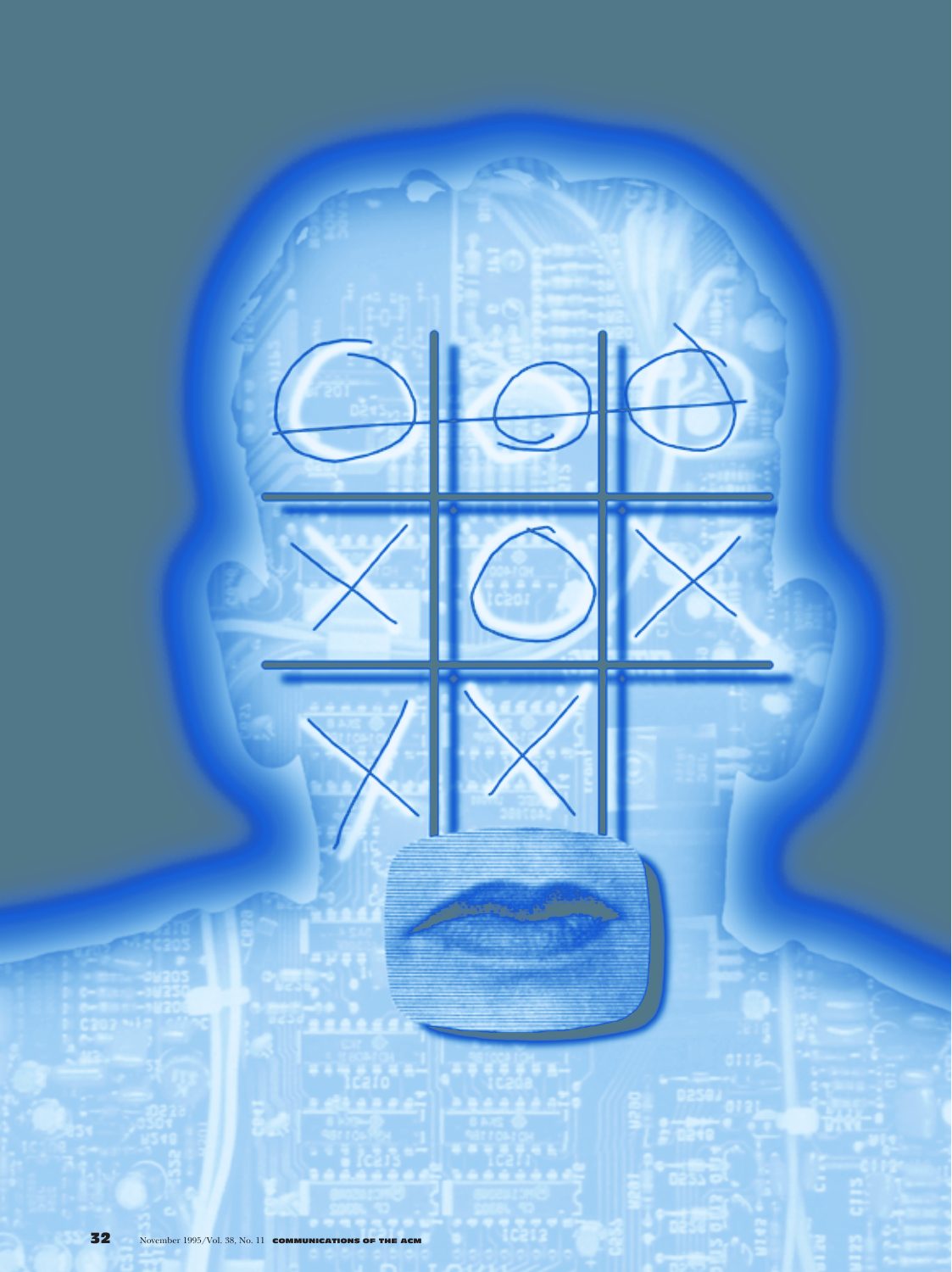# CYC: A Large-Scale Investment in Knowledge Infrastructure Douglas B. Lenat



Since 1984, a person-century of effort has gone into building CYC, a universal schema of roughly  $10<sup>5</sup>$  general concepts spanning human reality. Most of the time has been spent codifying knowledge about these concepts; approximately  $10<sup>6</sup>$  commonsense axioms have been handcrafted for and entered into CYC's knowledge base, and millions more have been inferred and cached by CYC. This article examines the fundamental

assumptions of doing such a large-scale project, reviews the technical lessons learned by the developers, and surveys the range of applications that are or soon will be enabled by the technology.

One can think of CYC as an expert system with a domain that spans all everyday objects and actions. For example:

- You have to be awake to eat.
- You can usually see people's noses, but not their hearts.
- Given two professions, either one is a specialization of the other or else they are likely to be independent of one another.
- You cannot remember events that have not happened yet.
- If you cut a lump of peanut butter in half, each half is also a lump of peanut butter; but if you cut a table in half, neither half is a table.

Such assertions are unlikely to be published in textbooks, dictionaries, magazines, or encyclopedias, even those designed for children. These assertions, and a million more like them, embody knowledge the CYC authors safely assume is already known about the world. These assertions are so fundamental that stating them to another person, aloud or in print, would likely be confusing or insulting.

Such a commonsense substrate could serve as a standard ontology underlying the World-Wide Web and electronic commerce. As a universal schema, it could help standardize—and make more efficient—information By codifying reams of commonsense knowledge, CYC automates the white space in documents to help standardize—and make more efficient—information retrieval, integration, and consistency checking.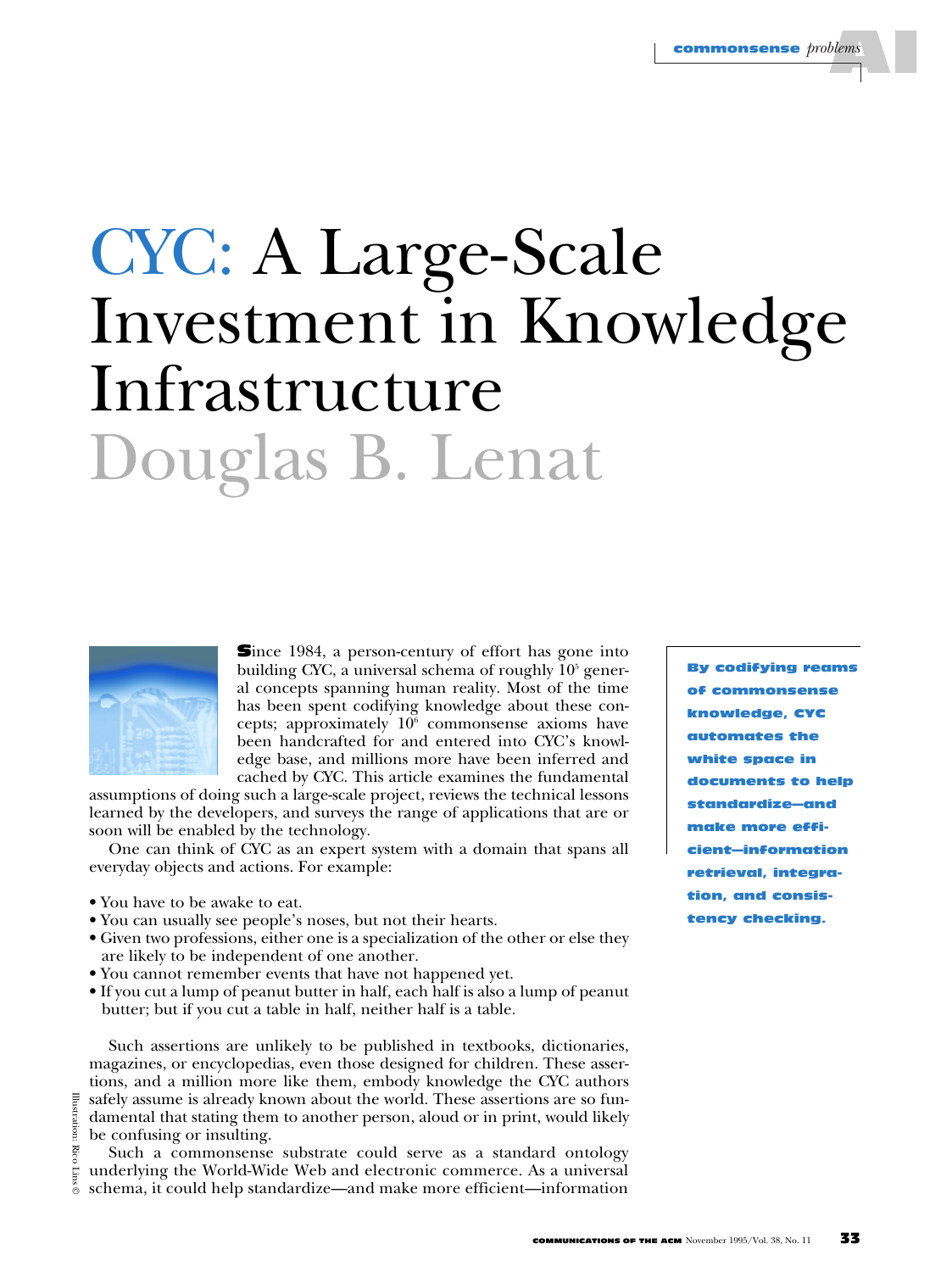retrieval, integration, and consistency-checking. Prototype CYC-enabled applications of these operations are working; they and others are discussed in this article's Commercial Applications section.

To build CYC, we eschewed such free-lunch tactics as natural language understanding (NLU) and automatic machine learning (ML). We figured that progress in these two areas would generate demand for a system much like CYC is meant to be. For example, how can one determine the antecedent of "they" in "The police arrested the demonstrators because they feared violence" versus "The police arrested the demonstrators because they advocated violence"? How can one tell which meaning of "pen" is intended in "The box is in the pen" and "The pen is in the box"? How can one tell that, when translating the following sentence into Japanese, the first "water" is cold water and the second is hot water: "Mary poured the water into the teakettle; when it whistled, she poured the water into her teacup"? (Japanese does not provide a single word for liquid water.)



oreover, statistics, coloca-<br>tion, and frequency do not<br>resolve such questions. But<br>the task goes from impossi-<br>ble to trivial if one already<br>knows a few things about<br>boxes and pens, police and<br>demonstrators, and water<br>and tion, and frequency do not resolve such questions. But the task goes from impossible to trivial if one already knows a few things about boxes and pens, police and demonstrators, and water

and teakettles. The same sort of chicken-and-egg relationship characterizes CYC and ML because learning occurs at the fringe of what one already knows.

Therefore, in the early 1980s, when the rest of the world was so enthusiastic about NLU, ML, and AI in general, we were pessimistic [2]. We concluded the only way out of this codependency would be to prime the pump by manually crafting a million axioms covering an appreciable fraction of the required knowledge. That knowledge would serve as a critical mass, enabling further knowledge collection through NLU and ML, beginning in the mid-1990s. Mary Shepherd and I embarked on that task in 1984, knowing we had little chance of success, but seeing no alternative but to try.

We knew codifying common sense meant handling causality, time, space, substances, intention, contradiction, uncertainty, belief, emotions, planning, and so on. More precisely, we had to figure out how to represent the common cases of these phenomena, how to reason about them efficiently, and how to formulate sets of categories and attributes with which to carve up the world. Building something like CYC also forced us to develop methods and tools for browsing and editing immense knowledge bases, for keeping dozens of knowledge enterers from losing their focus, and for enabling would-be application builders to use CYC without having to spend months coming up to speed on its internal workings.

Due to the imagination and hard work of key individuals who joined us during this enterprise—Karen Pittman, R. Guha, Nick Siegel, Kathy Burns, Keith Goolsbey, Ken Murray, David Gadbois, and others we are now moving toward the transition point where NLU and ML are supported. The rest of the world is disillusioned and pessimistic about symbolic AI, but ironically, as CYC reaches closure, our hopes for NLU and ML in the next 10 years are very high.

The following sections give some details about the technical problems that arose during CYC development and how they influenced the system's knowledge representation and reasoning. We then turn our attention to CYC applications.

## **Technical Lessons Learned**

One thing to note about the five everyday assertions listed earlier is that they are true only as a default. In some contexts—such as during heart surgery—some of them are plain wrong. Each assertion should be considered true only in certain contexts, which are distinguished by the assumptions they make. For example, one context assumes all the people involved are more or less healthy, sane, non-babies, and sighted; that there is adequate light; and so on.

Different contexts make different assumptions and therefore involve different assertions that are true. For example, in the context of total darkness, there might be an assertion like: "You cannot see anything." This superficially contradicts the assertion about being able to see other people's noses, but there is no real contradiction. Why? One can import assertions from one context to another, but one must then collect and import assumptions not shared by the two contexts. Some context assumptions may be extreme—like a young child's model of the physical world or a fictional context in which vampires prowl the night. Some contexts may be ephemeral—like the context of a single point in a conversation when indexicals like "now" and pronouns like "it" and "he" have unambiguous meanings.

CYC puts each of its assertions into one or more explicit contexts. One can think of these as articulated plates in a suit of armor. Each of them is relatively small, solid, and flat and meets others at a small number of individually fashioned joints, but the whole suit of plate mail is strong and flexible.



nother issue is illustrated by the<br>question: How likely is it that<br>one can see another person's<br>nose yet cannot see the other<br>person's heart? It is tempting to<br>make up numeric certainty fac-<br>tors (like 0.99982) for each<br>as question: How likely is it that one can see another person's nose yet cannot see the other person's heart? It is tempting to make up numeric certainty factors (like 0.99982) for each assertion. But we do not really

know these probabilities precisely, only that they are high. Builders of expert systems recognize this trap encoding information into the fourth and fifth decimal places of numeric certainty factors to have one rule slightly override another or to have one assertion be slightly more likely than another. Since all rational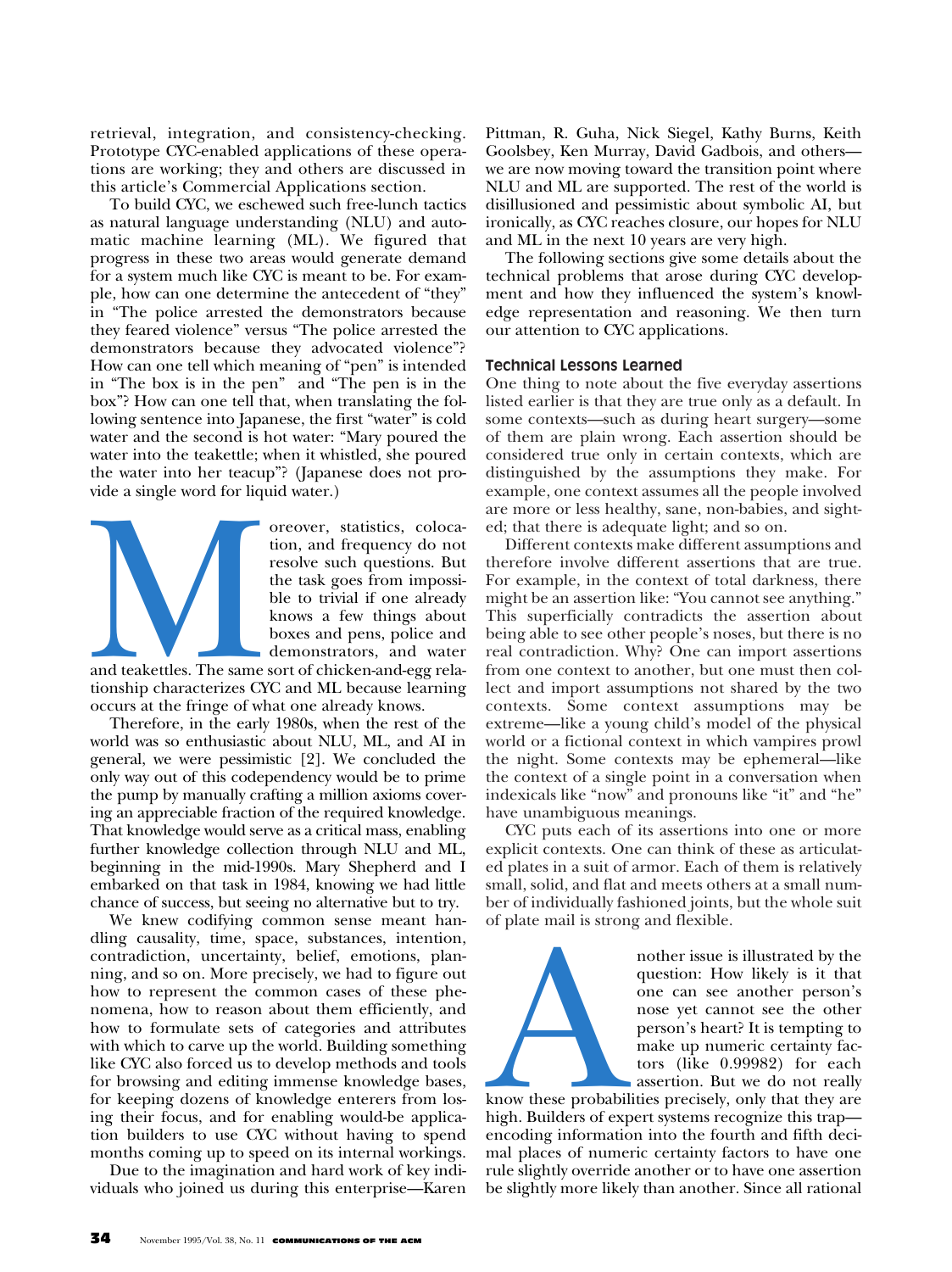numbers are commensurable, this scheme becomes unmanageable when there are dozens of people making up numbers for hundreds of thousands of rules.

CYC therefore eschews numeric certainty factors, except in cases where statistics are known. Instead, each assertion is assumed true by default, and additional meta-level assertions might state that "Assertion A is less likely than Assertion B." Reasoning is done through argumentation, not by logic (propanumber of assertions are not important.

Why is the precise number of assertions a red herring? CYC knows about a thousand different occupations. CYC includes an assertion about professions being more or less disconnected, plus a thousand rules of the form "Surgeons are doctors," and "Masons are builders." This is much more parsimonious than having another million rules of the form "Surgeons are rarely masons," and "Doctors are

## CYC eschews certainty factors.

*Instead, each assertion is assumed true by default.*

gating absolute True and False) nor by arithmetic (propagating and combining numeric certainty factors). Instead, pro and con arguments are marshalled and compared [1, 3].

Another point is that a standard sort of frame-andslot language proved to be awkward in various contexts:

- For stating ternary and higher relations (e.g., "between" in an assertion like "Austin is between Dallas and San Antonio");
- For stating modals (e.g., "believes" and "wanted" in an assertion like "Israel believes the U.S. wanted Arafat to receive the Nobel Peace Prize");
- For stating quantifiers (e.g., "Every married person married someone");
- For stating assertions about other assertions (e.g., "Most of the rules about meningitis were entered by an expert in 1975," or "The assertion about seeing noses is more often violated than the one about seeing hearts"); and
- For explicit contextualizing (e.g., "While driving a car, eye contact is not socially required during conversations").

Such experiences caused us to move toward a more expressive language, namely first order predicate calculus with a series of second-order extensions [1, 8]. This move illustrates two important points about doing large-scale AI:

- One must not shrink from making changes, even fundamental changes, if the alternative is the sacrifice of the system's future stability and robustness.
- One should design the system, make changes, and be formal for pragmatic reasons rather than aesthetic reasons.

We entered approximately  $10<sup>6</sup>$  general assertions into CYC's knowledge base, using a vocabulary with approximately  $10<sup>5</sup>$  atomic terms, or basic concepts. The hundreds of long-lived contexts in the current system involve contexts most of us share and that are likely to remain useful in the system for years to come. The exact number of concepts and the exact

rarely plumbers." Our goal was neither to have as many axioms as possible nor as few axioms as possible, but to build CYC as rapidly as possible. This motivation caused us to lean toward the as-few-aspossible end of this spectrum, without worrying about occasional redundancy. This pragmatism is crucial to a successful large-scale AI effort.

Why is the precise number of concepts or terms a red herring? CYC has a set of functions that enable one to make assertions about non-atomic terms. For example, one can refer to LiquidForm(nitrogen) without having to create a new term like liquid-nitrogen. As with assertions, our goal is not to have as many terms as possible nor to have a provably minimal set of terms, but just enough, and no more.

There are dozens of general contexts in CYC today, including substances and events occurring in time, but almost all the day-to-day action is in creating and extending hundreds of much more specialized contexts. These new contexts deal with such diverse situations as a wedding, an office environment, a camping trip, a business meeting, driving a car, shopping in a supermarket, and the personnel department of a company. This organization is reminiscent of Schankian scripts; we imagine that if Schank had persevered with his 1970s paradigm, he would have constructed something like CYC long before we did.

## **Commercial Applications**

This section reviews a much broader spectrum of applications—most not yet under way—than we previously reviewed in *Communications* [1].

The applications in the first group focus on information retrieval, with CYC helping in various ways. For example, consider stating a detailed user model, including assertions about the user's hobbies, job, family status, and values; areas of expertise, ignorance, interest, and disinterest; and personality. This is not a new idea, but user models are generally limited to almost trivial preference lists, filling in blanks in questionnaires. CYC can help because of its expressiveness—through both its syntax and its large universal schema of terms. It also enables the statement of rules about how these user-model state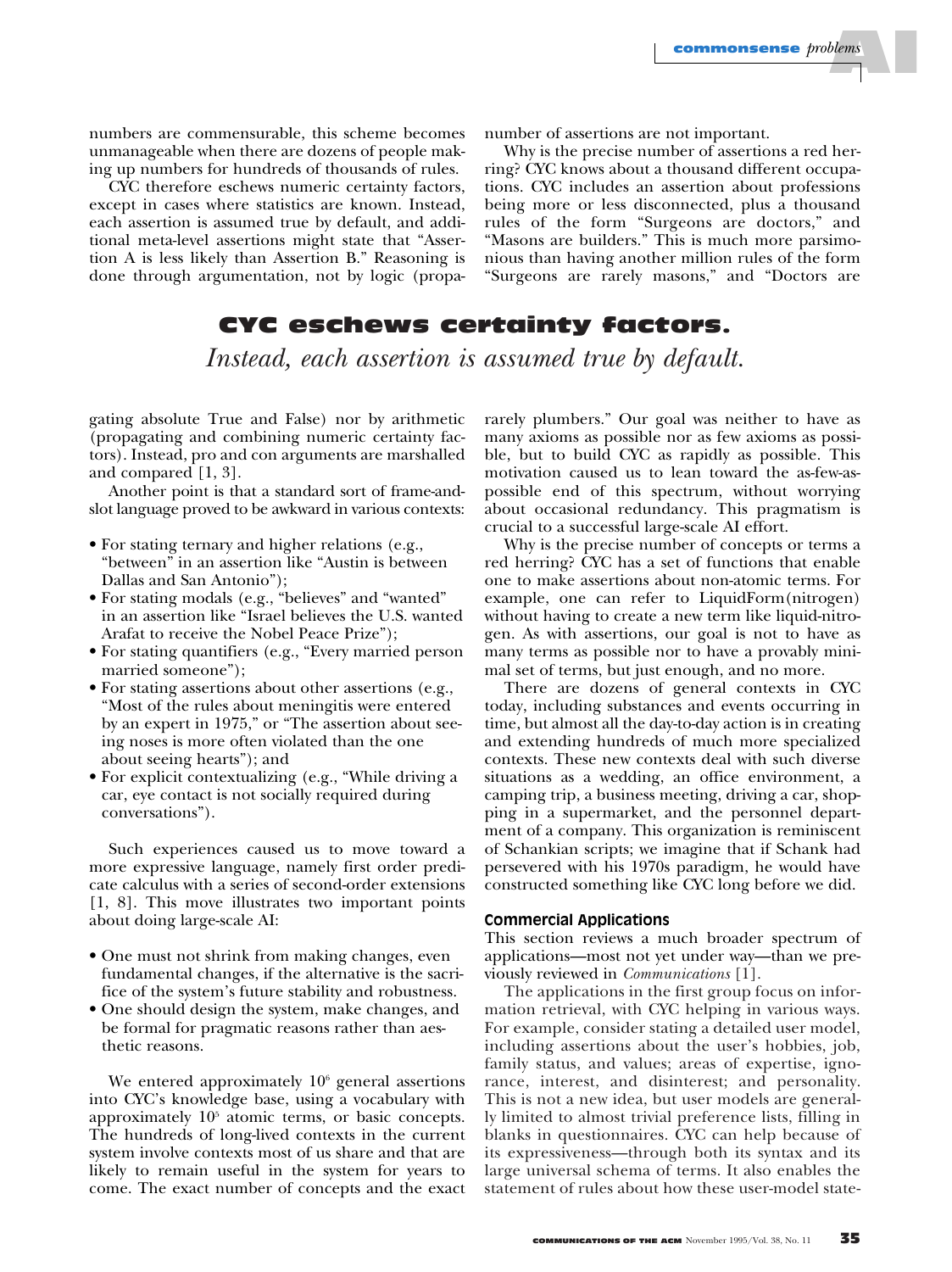ments influence the choice of what to present and how to present it.

The issue of how to present it includes much more than modality and formatting, also covering the level of terseness, the level of sophistication, the adding or paring of particular background information, the sequencing of the information, the choice of what to highlight, and more. CYC should also enable more context-sensitive menuing and preemptive guessing of what the user is likely to want to see and do next.

This leads to the issue of what to present, including much more than just selecting particular articles or MOSAIC pages or messages. It incorporates the dynamic selection of specific sentence-sized pieces of information, depending on the user model. In an extreme case, one might eventually build a self-programming VCR the user would only occasionally have to reward and punish, but never have to set. Decision theory and other technologies would also be at work in such a device, but their strengths and weaknesses differ from those of CYC, and it seems likely the most powerful system will be some sort of hybrid.

CYC can be used as a substrate—a semantic backbone—for dynamically semiautomatically linking multiple heterogeneous external information sources, such as remote, third-party-maintained databases, spreadsheets, text news feeds, and more. CYC serves as a universal schema to enable such integration and as an automatic learner of the meaning of alien schemas, inducing what a particular field called INC means in a particular schema. "Semiautomatic" means it includes the possibility that the user will be asked to verify or disambiguate interpretations of a given relation, of a term in a cell, and of other parameters.

The important point is that users will be able to find information without having to be familiar with the precise way the information is stored, either through field names or by knowing which databases

quences of the changes percolate through their current pageful of displayed information. What happens when the user changes a date, a person's name, or other information is that CYC goes off and infers the other changes to make. This function leads to another area of CYC application—dealing with the processing of structured data extracted from spreadsheets, databases, and other sources.

CYC technology can examine the retrieved data, recognizing inconsistencies, contradictions with specific data from other sources, and violations of common sense. For example, in one personnel table, employees might appear to be hired before they were born and might be listed as their own emergency contacts. Moreover, across tables, employees might appear to have multiple spouses at the same time, might appear not to age for five years, and might appear to be charging dinner in several different cities on the same night. A prototype of this application is in operation.

CYC should also increase the functional richness and power of word processors. For example, if a word is spelled incorrectly but the new spelling happens to be a valid word and grammatically correct, a word processor has difficulty flagging it as an error. But with CYC examining the sentences, some of these errors can be caught. For example, in the sentence "Huck thought it felt good to rest his bare toes on the warm rough wooden sock," we (and CYC) can guess that the user most likely just hit "s" instead of "d" and meant dock, not sock, despite the high statistical cooccurrence of sock and toes.

The same approach improves grammar checking to allow a larger set of nongrammatical but comprehensible sentences. If CYC can understand what the user probably meant, so can another human.

A decade from now, CYC could help enable a whole new sort of checking—content-checking. For example, if an author promises, "Later, we will

## We eventually gave up completeness of inference *in return for expressiveness and efficiency.*

exist and can be tapped. For example, one could use CYC beneath a spreadsheet-to-database-like interface as follows: The user starts sketching in column headings and cell entries in an initially blank table. The system gradually fleshes out the table—automatically as it figures out what the user means by each row and especially by each column. The system then goes off to various databases to find cell entries for the new table or, more interestingly, pieces of information from which it can infer cell entries for the new table. A prototype is in operation.

If the content of the information is understood, the information presented to the user can be more like a symbolic spreadsheet than like a static display. For example, certain words may be highlighted, and users can change the words and watch the conse-

address . . ." but never delivers, the system could highlight the broken promise. If an author includes specific data in a document, presumably presented as up to date (not tagged as, say, 1992 data), the system could go out to online databases, spreadsheets, the World-Wide Web, and other sources, offering to update the article with more recent data if available and check earlier time-dated data if still available.

Another use of CYC in word processing is to offer to flesh out incomplete (even outlined) sentences and paragraphs and sections. This can be done today with legalese boilerplate, but tomorrow it may be done with common sorts of mail and email correspondence, and the day after (early next century) with much less constrained sorts of documents.

A nearer-term use of CYC would be to find and flesh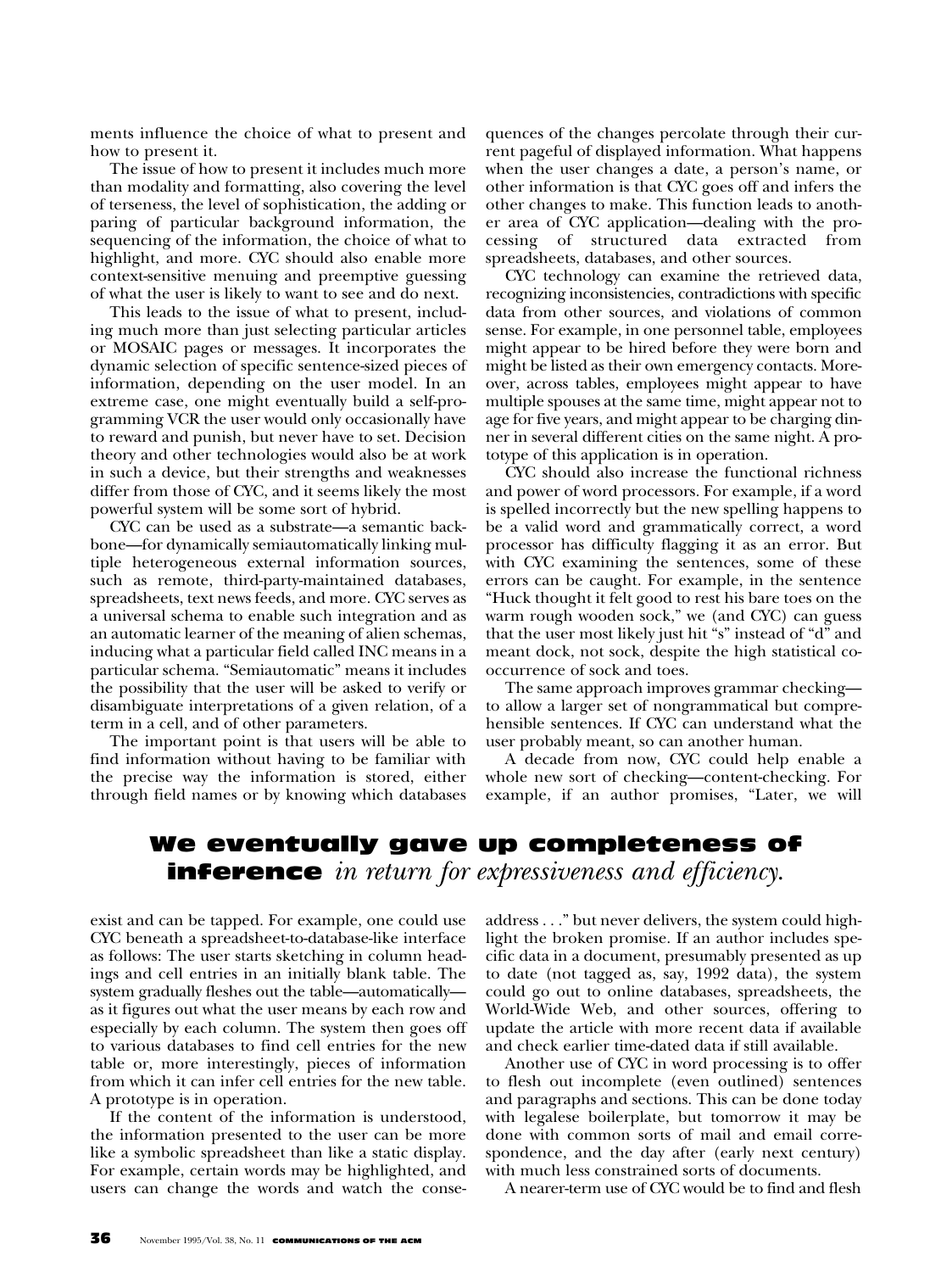out incomplete bibliographic references. This ties back to the first application area—information retrieval this time enabling creation of a semantic file system in which files are indexed not just by a few attributes and hierarchical links, but through inferences that match the file's caption to the user's current query or task.

mother major application area for<br>CYC will be simulations. Users will<br>demand ever greater fidelity of<br>behavior of simulated intelligent<br>agents, just as they have continu-<br>ally demanded ever greater fideli-<br>ty of physical b CYC will be simulations. Users will demand ever greater fidelity of behavior of simulated intelligent agents, just as they have continually demanded ever greater fidelity of physical behavior of simulated tangible objects—in

games, in training simulations, and in other programs. Eventually, this demand will flatten out near what a person knows and how a person or organization reacts.

In a role-playing game, the computer-run characters should not have trivially predictable daily routines or conversations limited to revealing clues to the user. Instead, they should have hobbies, jobs, social cliques, chores, memories, and lots of factual knowledge about their lives and their surroundings. They should also subtly change moods with every interchange they have with the user and with other simulated people and organizations. The knowledge we put into CYC is a necessary component of such a function; the knowledge we will add to CYC is close to a sufficient component.

Even if we focus on natural language input provided by the user, innumerable cases will be ambiguous unless the user has access to CYC's knowledge. For example, if, in an air traffic control training simulation, the user asks, "What is Flight 803's destination?" only context and common sense—or preconceived tinkering—will reveal whether the question involved today's particular airplane (just diverted to O'Hare) or the scheduled daily route for planes with this flight number. Context and common sense may be needed to solve the simpler problem of whether the answer should be the name of a runway, an airport, a city, or a country.

It is worth mentioning that CYC can help increase the accuracy of speech recognition and NLU understanding systems. For example, CYC could be applied after statistics and natural language processing have finished, performing a final sanity check on the supposedly understood spoken sentence. Can some adjectives or prepositional phrases make the utterance more sensible if they modify something other than what the parser claims they modify? Does some phonetically close word make the utterance more meaningful than the current best guess? Recall the earlier sock and dock example. Are some pronoun antecedents clear only because of common sense? Recall the earlier police and demonstrators example.

CYC can also be used to extend the functionality of email in the following way. Imagine smart routing of email based on user models, as well as on (partial) understanding of the content of the message. To speed

it along, CYC could semiautomatically generate a caption for each message, and then have the user verify the caption (and edit, if necessary). The captions could also be used for retrieving relevant past messages.

CYC could also support such applications as direct marketing, smart corporate yellow pages, and machine translation [4]. In our 1994 article in *Communications*, we detailed the most well developed CYC applications, including semantic retrieval of captioned images [1].

## **Conclusions**

By codifying commonsense knowledge, we have in effect been automating the white space in documents. We addressed this task reluctantly, however, after it was clear that AI technologies, specifically for NLU and ML, would probably never scale up. Only a large-scale paradigm-breaking effort could surmount the barriers.

Several technical problems were encountered and addressed, several applications are now under way, and many more are ripe for attack.

The system's technical history contains several hurdles we overcame. For example, all the assertions had to first be decontextualized as much as possible and dumped into a large common pool. Eventually, we gave CYC's representation language a construction for explicitly tagging each assertion with the context(s) in which it was true. Articulation axioms map between contexts, and nonshared assumptions are explicitly added to an assertion when it is imported from one context to another. Each context is a first-class CYC object, about which assertions can be made. Some of these assertions list the assumptions of the context; some list the contents of the context (assertions true in that context); and some relate one context to another.

Instead of trying to find a single, general solution for problems that have plagued AI researchers for four decades and philosophers for four millennia— including time, space, causality, modals, and substances—-we sought to build a set of micro-theories that together cover the common cases of each problem. For example, several models of time and temporal reasoning are included. Each micro-theory inhabits its own context.



riginally, each assertion was<br>given a numeric certainty fac-<br>tor. Eventually, we adopted a<br>much more symbolic scheme.<br>Now, most assertions are<br>default-true, and there are<br>explicit assertions like "X is<br>more likely than Y." given a numeric certainty factor. Eventually, we adopted a much more symbolic scheme. Now, most assertions are default-true, and there are explicit assertions like "X is more likely than Y." Each

assertion is a first-class CYC object, about which other assertions can be made.

Originally, we tried to make the usual sort of tradeoff between expressiveness and efficiency through a conventional frame language. We eventually gave up completeness of inference in return for expressiveness and efficiency. The basic language is expressive